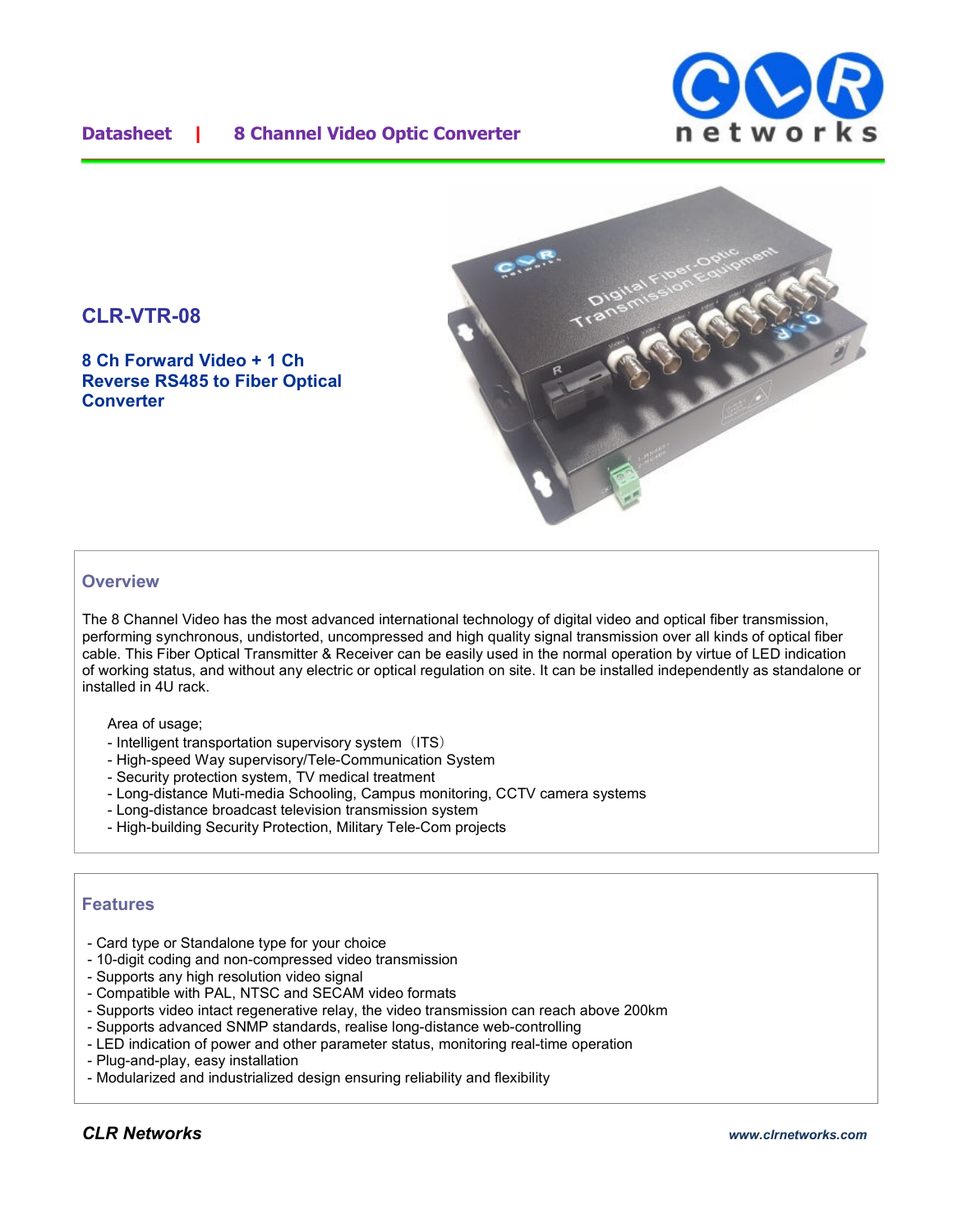

## **Specifications**

| <b>Fiber Features</b>              | <b>Multimode</b><br>Singlemode                                                                                   |                 |                 |                 |                 |  |
|------------------------------------|------------------------------------------------------------------------------------------------------------------|-----------------|-----------------|-----------------|-----------------|--|
| Wavelength (nm)                    | 850, 1310                                                                                                        | 1550DFB         | 1550DFB         | 1550DFB         | 1550DFB         |  |
| TX Power (dBm)                     | $-19.5 - 16$                                                                                                     | $-6 - 2$        | $-3 \sim -1$    | $-1 \sim -0$    | $0 - +2$        |  |
| Transmission Distance (Km)         | $0 \sim 0.5$                                                                                                     | $0 \sim 20$     | $0 \sim 40$     | $0 - 60$        | $0 \sim 100$    |  |
| Power Loss (dBm/Km)                | 1                                                                                                                | 0.5             | 0.5             | 0.25            | 0.25            |  |
| Fiber Type                         | <b>OM1 &amp; OM2</b>                                                                                             | OS <sub>1</sub> | OS <sub>1</sub> | OS <sub>1</sub> | OS <sub>1</sub> |  |
|                                    |                                                                                                                  |                 |                 |                 |                 |  |
| <b>Video Features</b>              |                                                                                                                  |                 |                 |                 |                 |  |
| Interface                          | <b>BNC</b>                                                                                                       |                 |                 |                 |                 |  |
| Input/output impedance             | $75\Omega$ (unbalanced)                                                                                          |                 |                 |                 |                 |  |
| Input/output voltage               | 1VP-P (peak value), Max 1.2Vpp                                                                                   |                 |                 |                 |                 |  |
| <b>Bandwidth</b>                   | 10MHz                                                                                                            |                 |                 |                 |                 |  |
| Sampling                           | 15MHz High speed sampling                                                                                        |                 |                 |                 |                 |  |
| Digit bit width                    | 10/12 bit                                                                                                        |                 |                 |                 |                 |  |
| Differential gain                  | (10% - 90% APL) DG < 1% (Typical value)                                                                          |                 |                 |                 |                 |  |
| Differential phase                 | $(10\% - 90\%$ APL) DP < $0.8^{\circ}$ (Typical value)                                                           |                 |                 |                 |                 |  |
| Video SNR                          | $S/N \ge 70$ dB (Maximum optical link path loss)                                                                 |                 |                 |                 |                 |  |
|                                    |                                                                                                                  |                 |                 |                 |                 |  |
| <b>Data Features</b>               |                                                                                                                  |                 |                 |                 |                 |  |
| Interface Physical                 | Standard industrial connecting terminals                                                                         |                 |                 |                 |                 |  |
| <b>Controlled Equipments</b>       | PTZ decoder, Keyboard, Matrix, High speed dome camera                                                            |                 |                 |                 |                 |  |
| Interface Signals                  | RS485, RS232, RS422                                                                                              |                 |                 |                 |                 |  |
| RS-232 data rate                   | DC-115.2Kbps                                                                                                     |                 |                 |                 |                 |  |
| RS-232 bit error rate              | $≤10E-12$                                                                                                        |                 |                 |                 |                 |  |
| <b>RS-232 Network Connection</b>   | Bi-directional RS-232, supports point to point                                                                   |                 |                 |                 |                 |  |
| RS-485/RS422 data rate             | DC-250Kbps                                                                                                       |                 |                 |                 |                 |  |
| RS-485/RS422 bit error rate        | $≤10E-12$                                                                                                        |                 |                 |                 |                 |  |
| RS-485/RS422 Max node number       | 128                                                                                                              |                 |                 |                 |                 |  |
| RS-485/RS422 Transmission distance | 1200m                                                                                                            |                 |                 |                 |                 |  |
| RS-485/RS422 Network Connection    | Forward, reverse and bi-directional RS-485/RS422, supports point to point<br>and point to multipoint connections |                 |                 |                 |                 |  |
|                                    |                                                                                                                  |                 |                 |                 |                 |  |
| <b>Audio Features</b>              |                                                                                                                  |                 |                 |                 |                 |  |
|                                    |                                                                                                                  |                 |                 |                 |                 |  |
| Interface                          | Forward / Reverse Direction Audio. Standard industrial connecting or lotus<br>terminals                          |                 |                 |                 |                 |  |
| Audio input/output                 | electric level typical 0dBm                                                                                      |                 |                 |                 |                 |  |
| Audio input/output impedance       | 600Ω (balanced/unbalanced)                                                                                       |                 |                 |                 |                 |  |
| Audio input/output amplitude       | 2VP-P(peak value)                                                                                                |                 |                 |                 |                 |  |
| Audio bandwidth                    | 20Hz ~ 20kHz                                                                                                     |                 |                 |                 |                 |  |
| Sampling rate                      | 58.6K                                                                                                            |                 |                 |                 |                 |  |
| Nonlinear distortion coefficient   | $\leq 1\%$                                                                                                       |                 |                 |                 |                 |  |
| <b>Audio SNR</b>                   | S/N≥85db                                                                                                         |                 |                 |                 |                 |  |
|                                    |                                                                                                                  |                 |                 |                 |                 |  |